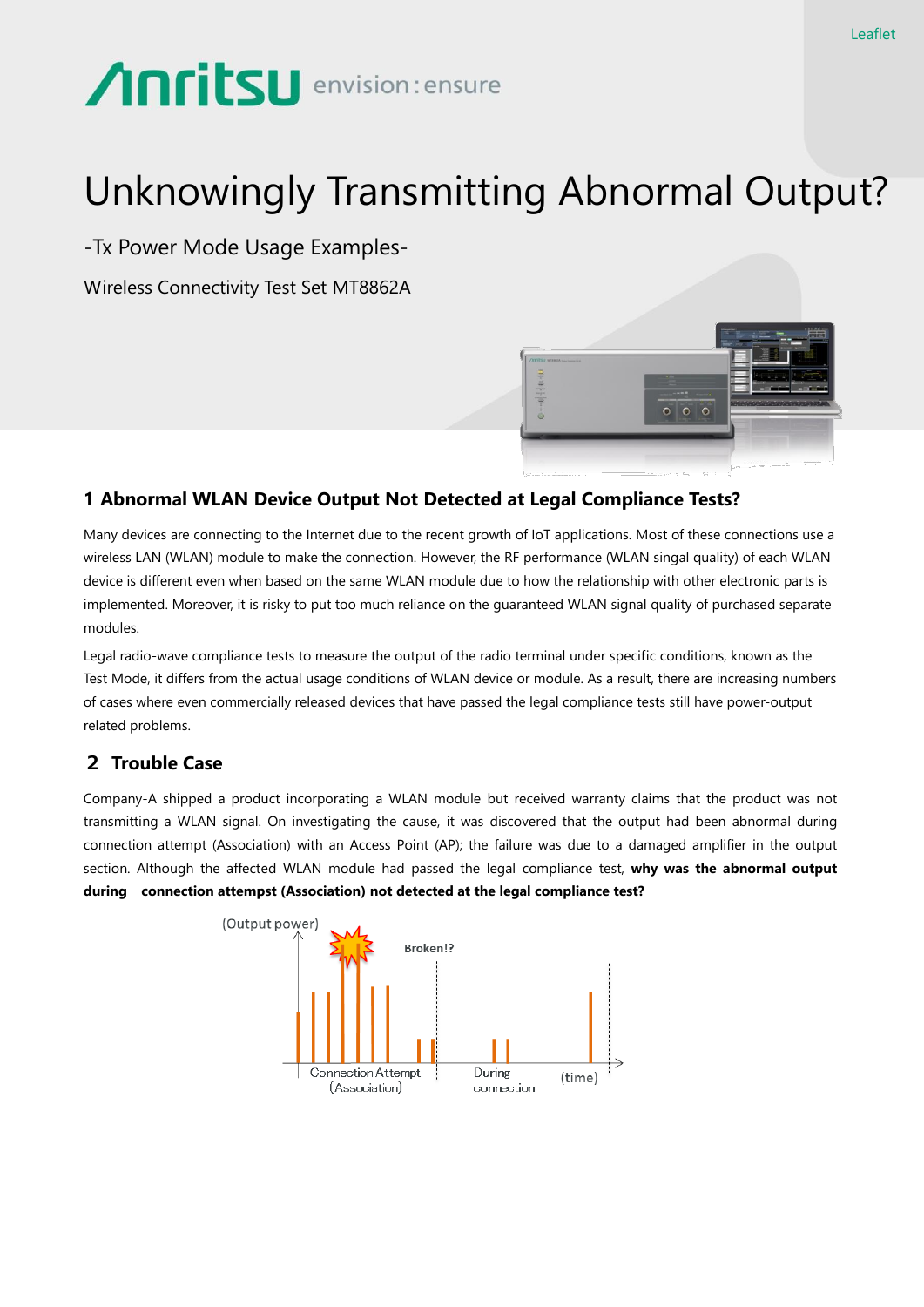#### Column W-LAN Product Signal Quality Evaluation Method: What are Direct and Network Modes?

#### **Direct Mode**

(DUT: Device Under Test)

This mode sets the DUT to the signal receive or send status using the DUT test mode (test mode for examining only RF basic performance). The test mode method and commands are different for each DUT and sometimes the test mode cannot be used, depending on the shipped firmware.

#### **Network Mode**

This mode uses standard WLAN protocol messaging to establish a connection with the WLAN product and measure the RF TRx characteristics under actual operating conditions.

In other words, when using the Direct Mode, the WLAN signal quality is evaluated without performing a connection association between devices. However, the Direct Mode is suitable for evaluating the signal quality of many DUTs quickly if there are automation tools for controlling the DUT. On the other hand, in the Network Mode, a connection association is performed between devices using protocol messages to establish the connection between the AP and WLAN module in the same process (or method) as the actual usage environment. Additionally, some internal devices built-in the WLAN product might be performing for the first time when the WLAN product operates on actual usage environment. The effects of noise and signal outputs from these devices RF performance can also be measured in the Network Mode. For power-related measurements, as mentioned previously, there are many cases where legal compliance measurements are performed using the Direct Mode, but in these cases, the signal is output under specific conditions irrespective of whether there is a connection target(signals of Direct mode are green bars in following figure). On the other hand, at communications in the Network Mode, power is measured for all phases of the communications connections procedure (signals of Network mode are blue bars in following figure). The following table shows the measurement results for an actual WLAN device with problems and clarifies the large separation between maximum measured powers.



| Standard                    | Connecting | <b>Connection Complete</b> |  |
|-----------------------------|------------|----------------------------|--|
| 11 <sub>b</sub><br>$21$ dBm |            | $18$ dBm                   |  |
| 11a                         | $19.9$ dBm | $17$ dBm                   |  |

\*Maximum output may vary with national laws and frequency but uses 50 mW (17 dBm)/250 mW (24 dB) as guidelines.

In this case, since the legal compliance evaluation is performed only in the Direct Mode, it is impossible to detect abnormalities in the WLAN signal output when performing a connection attempt (Association) between the AP and DUT. As a consequence, it is important to use the Network Mode to confirm the presence/absence of any abnormal power output as well as the signal quality during the entire connection procedure.